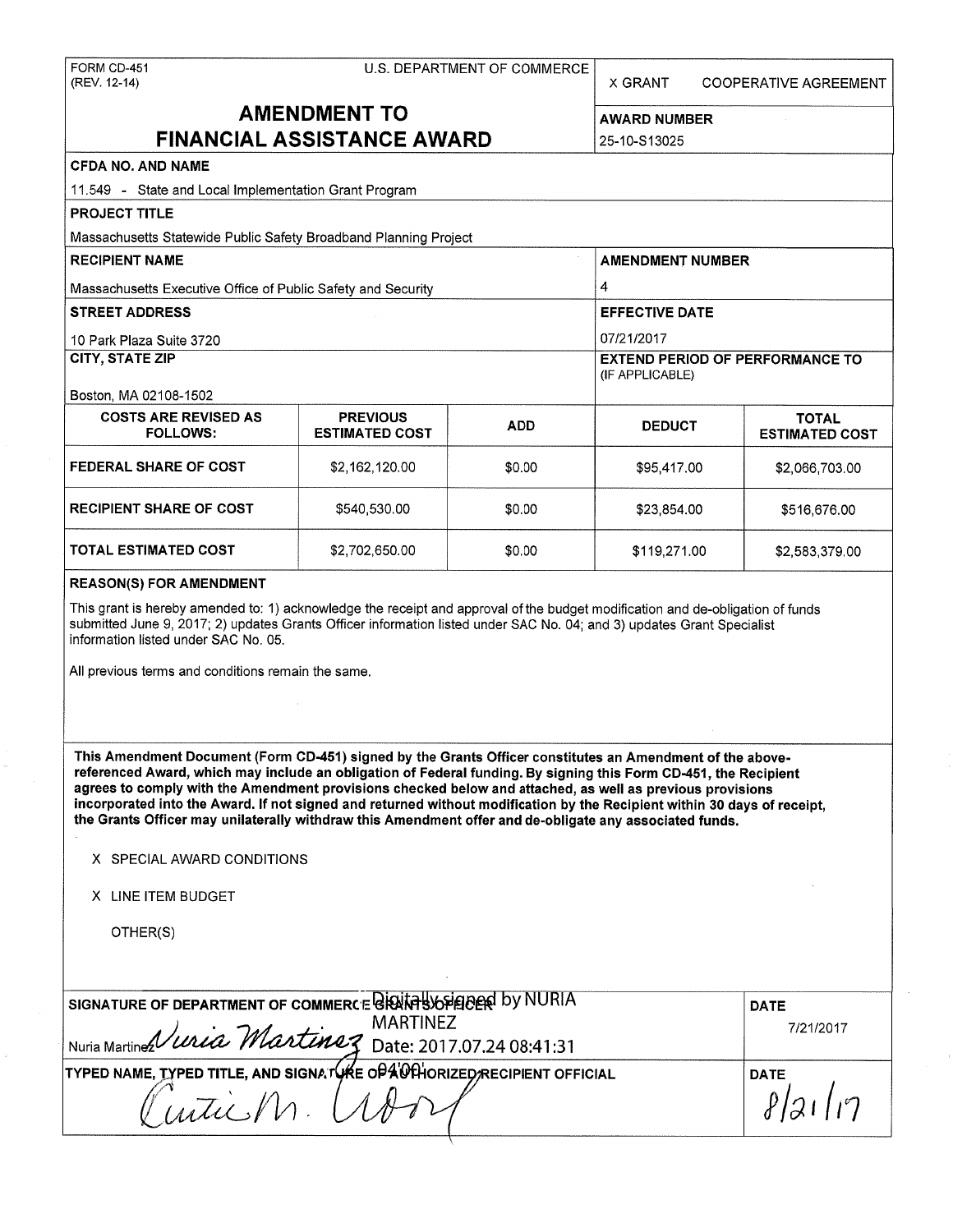Award Number: 25-10-S13025, Amendment Number 4 Federal Program Officer: Michael Dame Requisition Number: 17009 Employer Identification Number: 046002284 Dun & Bradstreet No: 824848642 Recipient ID: 1101651 Requestor ID: 1101651

### **Award ACCS Information**

| <b>Bureau</b><br>Code | <b>FCFY</b> | <b>Project-Task</b> | Org Code               | <b>Obj Class</b> | <b>Obligation Amount</b> |
|-----------------------|-------------|---------------------|------------------------|------------------|--------------------------|
|                       | 2013        | 8150000-000         | 11-00-0000-00-00-00-00 | 41-19-00-00      | \$-95,417.00             |

#### **Award Contact Information**

| <b>Contact Name</b>   | <b>Contact Type</b> | Email                          | <b>Phone</b>       |
|-----------------------|---------------------|--------------------------------|--------------------|
| Mr. Curtis M Woods    | Administrative      | curtis.wood@state.ma.us        | 6177277775         |
| Ms. Victoria Grafflin | Technical           | victoria.grafflin@state.ma.us- | 6177253378         |
| MA. DAVID CRUZ        |                     | DAVID. CRUZ @ STATE, MA.US     | $508 - 650 - 4514$ |

### **NIST Grants Officer:**

Nuria Martinez 100 Bureau Drive, MS 1650 Gaithersburg, MD 20899-1650 (301) 975-6215

### **NIST Grants Specialist:**

Samantha Wigglesworth 100 Bureau Drive, MS 1650 Gaithersburg, MD 20899-1650 (301) 975-4166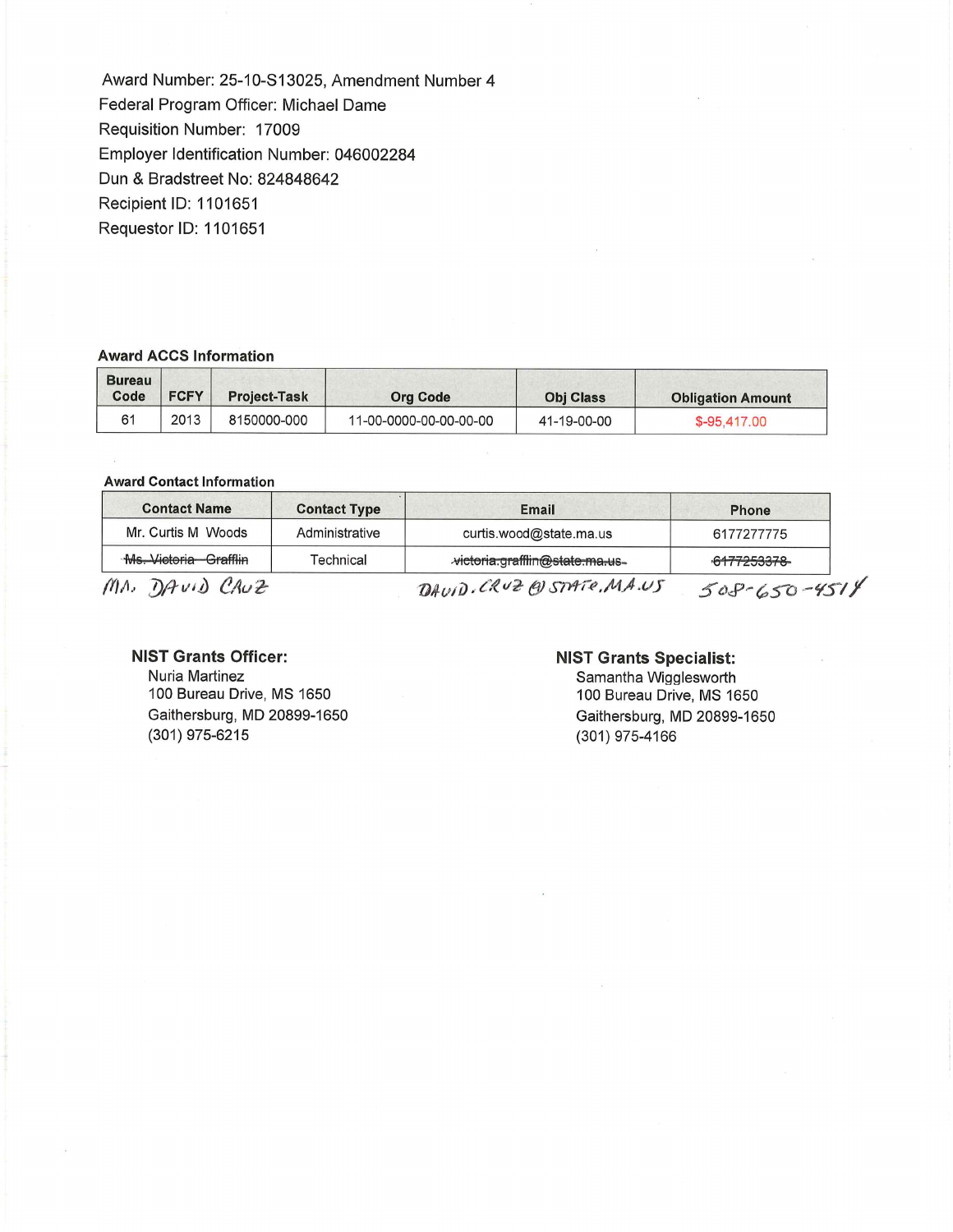# **BUDGET INFORMATION - Non-Construction Programs 1999** OMB Number: 4040-0006

# Expiration Date: 06/30/2014

| <b>SECTION A - BUDGET SUMMARY</b> |                                                               |                                                         |     |                                    |     |                    |  |     |                   |                              |              |
|-----------------------------------|---------------------------------------------------------------|---------------------------------------------------------|-----|------------------------------------|-----|--------------------|--|-----|-------------------|------------------------------|--------------|
|                                   | <b>Grant Program</b><br>Function or<br><b>Activity</b>        | <b>Catalog of Federal</b><br><b>Domestic Assistance</b> |     | <b>Estimated Unobligated Funds</b> |     |                    |  |     |                   | <b>New or Revised Budget</b> |              |
|                                   | (a)                                                           | <b>Number</b><br>(b)                                    |     | Federal<br>(c)                     |     | Non-Federal<br>(d) |  |     | Federal<br>(e)    | Non-Federal<br>(f)           | Total<br>(g) |
|                                   | 1. State and Local<br>Implementation Grant<br>Program (SLIGP) | 11.549                                                  | \$  |                                    | l\$ |                    |  | 1\$ | $2,066,703.00$ \$ | $516, 676.00$ \$             | 2,583,379.00 |
|                                   |                                                               |                                                         |     |                                    |     |                    |  |     |                   |                              |              |
| 2.                                |                                                               |                                                         |     |                                    |     |                    |  |     |                   |                              |              |
| 3.                                |                                                               |                                                         |     |                                    |     |                    |  |     |                   |                              |              |
| 4.                                |                                                               |                                                         |     |                                    |     |                    |  |     |                   |                              |              |
| 5.                                | <b>Totals</b>                                                 |                                                         | l\$ |                                    | \$  |                    |  | \$. | $2,066,703.00$ \$ | $516,676.00$ \$              | 2,583,379.00 |

 $\sim 10^{11}$  eV.

 $\sim 10^{-1}$ 

Standard Form 424A (Rev. 7- 97)

Prescribed by 0MB (Circular A-102) Page 1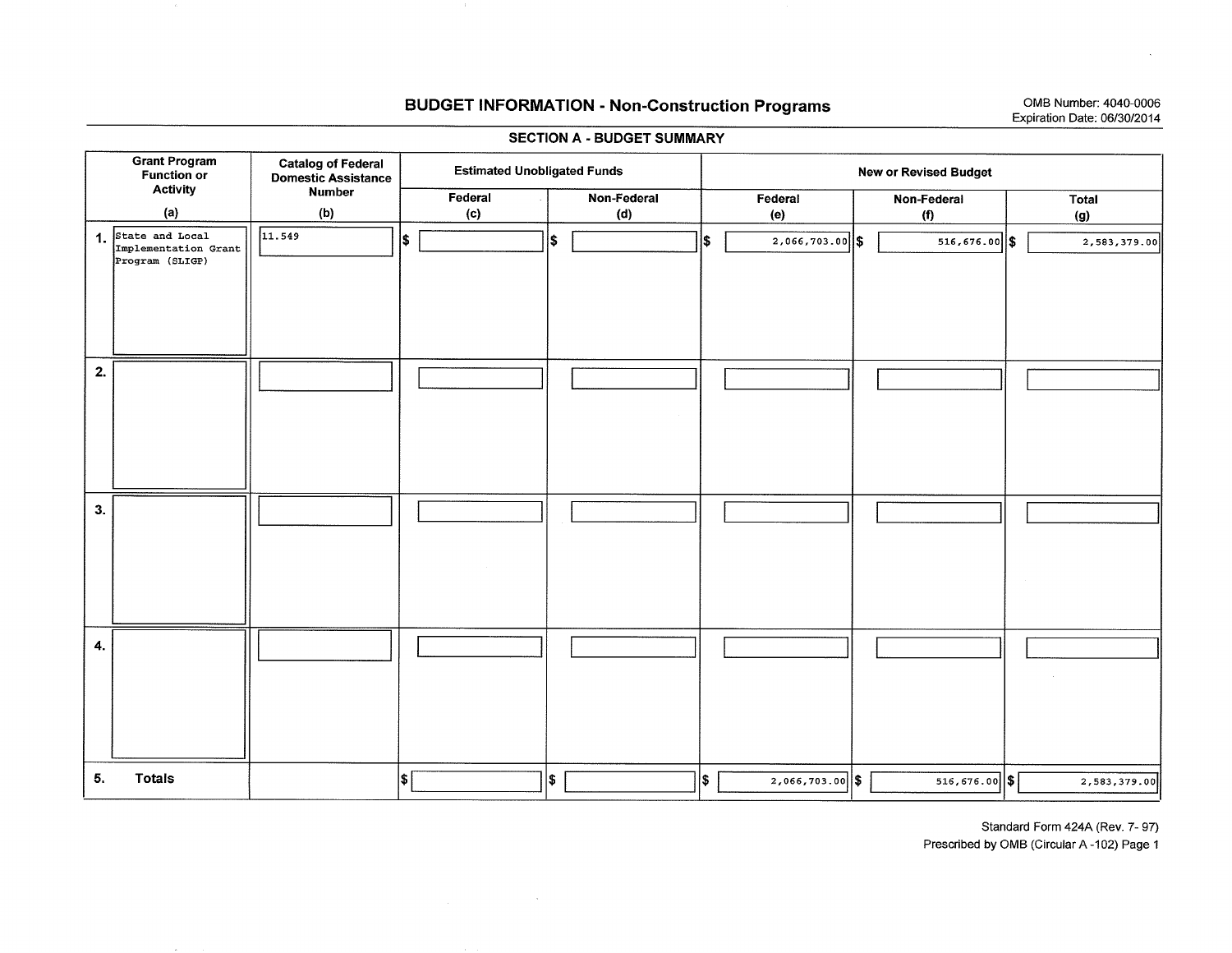### **SECTION B - BUDGET CATEGORIES**

| 6. Object Class Categories             |              |                                         | <b>GRANT PROGRAM, FUNCTION OR ACTIVITY</b> |                  |              |  |                  |    | Total        |
|----------------------------------------|--------------|-----------------------------------------|--------------------------------------------|------------------|--------------|--|------------------|----|--------------|
|                                        | $\sqrt{(1)}$ |                                         | $\overline{(2)}$                           |                  | $\sqrt{(3)}$ |  | $\overline{(4)}$ |    | (5)          |
|                                        |              | State and Local<br>Implementation Grant |                                            |                  |              |  |                  |    |              |
|                                        |              | Program (SLIGP)                         |                                            |                  |              |  |                  |    |              |
|                                        |              |                                         |                                            |                  |              |  |                  |    |              |
|                                        |              |                                         |                                            |                  |              |  |                  |    |              |
|                                        |              |                                         |                                            |                  |              |  |                  |    |              |
|                                        |              |                                         |                                            |                  |              |  |                  |    |              |
|                                        |              |                                         |                                            |                  |              |  |                  |    |              |
|                                        |              |                                         |                                            |                  |              |  |                  |    |              |
| a. Personnel                           | l\$          | $114,688.00$ \$                         |                                            | 238,850.00       | ls.          |  | $\vert$ \$       | \$ | 353,538.00   |
|                                        |              | 34,537.00                               |                                            | 0.00             |              |  |                  |    | 34,537.00    |
| b. Fringe Benefits                     |              |                                         |                                            |                  |              |  |                  |    |              |
| c. Travel                              |              | 41,200.00                               |                                            | 0.00             |              |  |                  |    | 41,200.00    |
| d. Equipment                           |              | 0.00                                    |                                            | 0.00             |              |  |                  |    |              |
| e. Supplies                            |              | 0.00                                    |                                            | 6,799.00         |              |  |                  |    | 6,799.00     |
| f. Contractual                         |              | 1,724,278.00                            |                                            | 271,027.00       |              |  |                  |    | 1,995,305.00 |
| g. Construction                        |              | 0.00                                    |                                            | 0.00             |              |  |                  |    |              |
| h. Other                               |              | 24,000.00                               |                                            | 0.00             |              |  |                  |    | 24,000.00    |
| i. Total Direct Charges (sum of 6a-6h) |              | 1,938,703.00                            |                                            | 516,676.00       |              |  |                  | \$ | 2,455,379.00 |
| j. Indirect Charges                    |              | 128,000.00                              |                                            | 0.00             |              |  |                  | \$ | 128,000.00   |
| k. TOTALS (sum of 6i and 6j)           | S.           | $2,066,703.00$ \$                       |                                            | $516, 676.00$ \$ |              |  | \$               | \$ | 2,583,379.00 |
|                                        |              |                                         |                                            |                  |              |  |                  |    |              |
| 7. Program Income                      | $\bullet$    |                                         | l\$∶                                       |                  | $\vert$ \$   |  | l\$              | \$ |              |

**Authorized for Local Reproduction** 

 $\sim$ 

Standard Form 424A (Rev. 7- 97)

Prescribed by 0MB (Circular A -102) Page 1A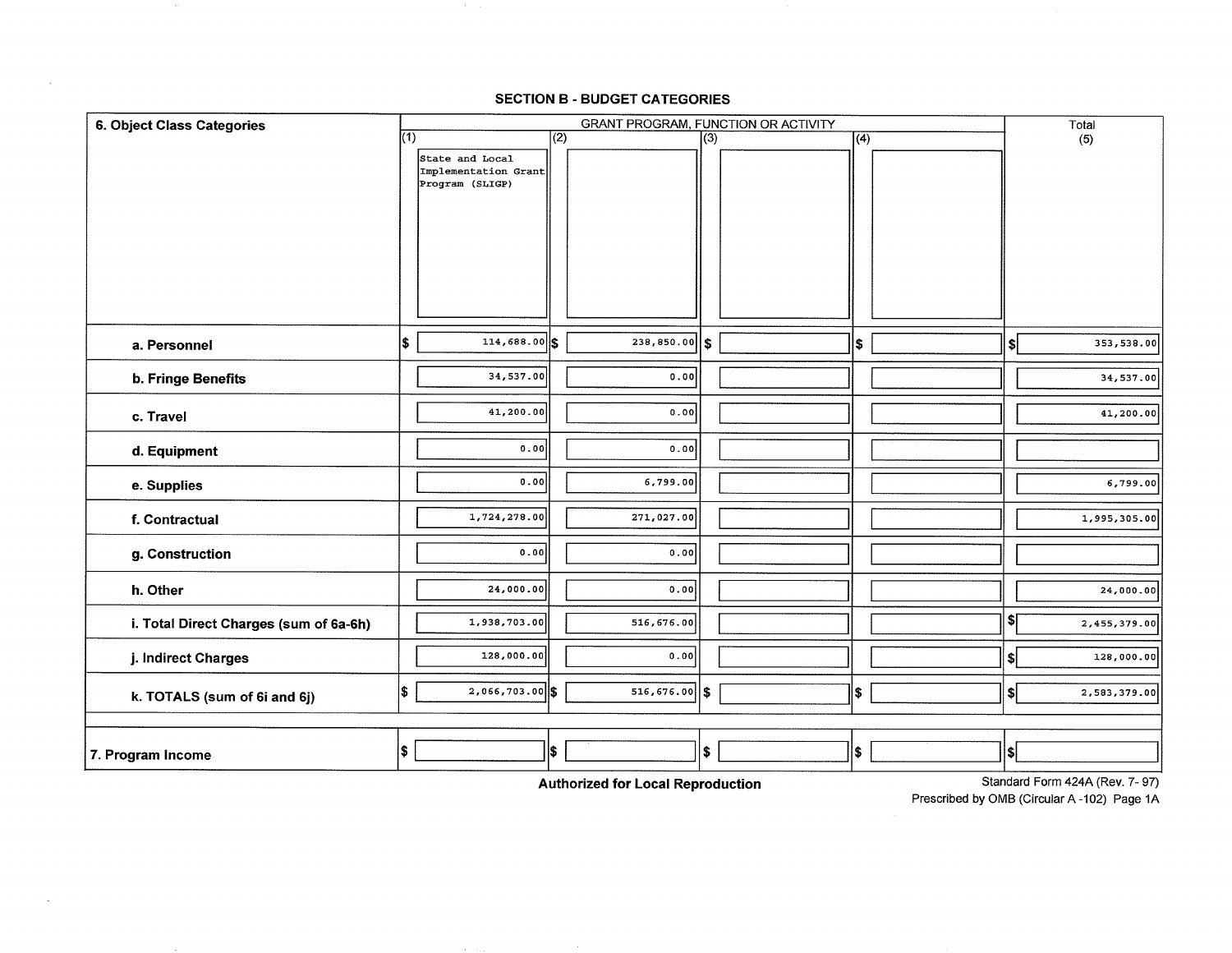| SECTION C - NON-FEDERAL RESOURCES                            |                                                                                 |     |                                             |     |                                    |                   |             |           |             |  |
|--------------------------------------------------------------|---------------------------------------------------------------------------------|-----|---------------------------------------------|-----|------------------------------------|-------------------|-------------|-----------|-------------|--|
| (a) Grant Program                                            |                                                                                 |     | (b) Applicant                               |     | (c) State                          | (d) Other Sources |             | (e)TOTALS |             |  |
| State and Local Implementation Grant Program (SLIGP)<br>l 8. |                                                                                 | \$  |                                             | l\$ | $516, 676.00$ \$                   |                   |             | \$        | 516,676.00  |  |
| 9.                                                           |                                                                                 |     |                                             |     |                                    |                   |             |           |             |  |
| 10.                                                          |                                                                                 |     |                                             |     |                                    |                   |             |           |             |  |
| 11.                                                          |                                                                                 |     |                                             |     |                                    |                   |             |           |             |  |
| 12. TOTAL (sum of lines 8-11)                                |                                                                                 |     |                                             | l\$ | $516, 676.00$ \$                   |                   |             | \$        | 516,676.00  |  |
|                                                              |                                                                                 |     | SECTION D - FORECASTED CASH NEEDS           |     |                                    |                   |             |           |             |  |
|                                                              | <b>Total for 1st Year</b>                                                       |     | <b>1st Quarter</b>                          |     | 2nd Quarter                        |                   | 3rd Quarter |           | 4th Quarter |  |
| 13. Federal                                                  |                                                                                 | 1\$ |                                             | s   |                                    |                   |             |           |             |  |
| 14. Non-Federal                                              |                                                                                 |     |                                             |     |                                    |                   |             |           |             |  |
| 15. TOTAL (sum of lines 13 and 14)                           |                                                                                 | \$  |                                             | \$  |                                    | <sup>\$</sup>     |             | \$        |             |  |
|                                                              | SECTION E - BUDGET ESTIMATES OF FEDERAL FUNDS NEEDED FOR BALANCE OF THE PROJECT |     |                                             |     |                                    |                   |             |           |             |  |
| (a) Grant Program                                            |                                                                                 |     |                                             |     | <b>FUTURE FUNDING PERIODS</b>      |                   | (YEARS)     |           |             |  |
|                                                              |                                                                                 |     | (b)First                                    |     | (c) Second                         |                   | (d) Third   |           | (e) Fourth  |  |
| State and Local Implementation Grant Program (SLIGP)<br>16.  |                                                                                 | \$  |                                             | \$  |                                    |                   |             | \$        |             |  |
| 17.                                                          |                                                                                 |     |                                             |     |                                    |                   |             |           |             |  |
| 18.                                                          |                                                                                 |     |                                             |     |                                    |                   |             |           |             |  |
| 19.                                                          |                                                                                 |     |                                             |     |                                    |                   |             |           |             |  |
| 20. TOTAL (sum of lines 16 - 19)                             |                                                                                 | \$  |                                             | l\$ |                                    | \$                |             | l\$       |             |  |
|                                                              |                                                                                 |     | <b>SECTION F - OTHER BUDGET INFORMATION</b> |     |                                    |                   |             |           |             |  |
| 21. Direct Charges:                                          |                                                                                 |     |                                             |     | 22. Indirect Charges: 27.04% FIXED |                   |             |           |             |  |
| 23. Remarks:                                                 |                                                                                 |     |                                             |     |                                    |                   |             |           |             |  |